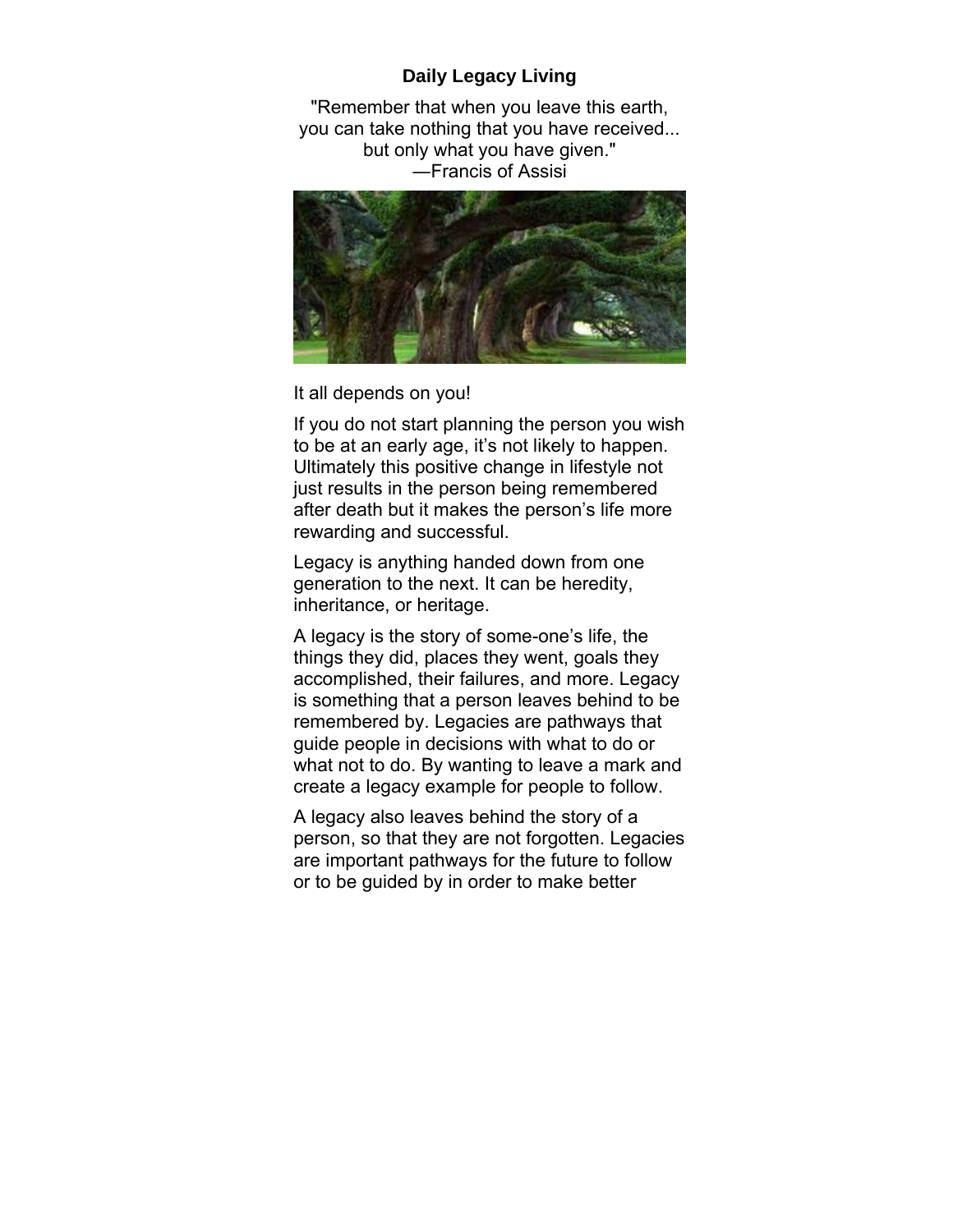decisions in life. Leaving behind a legacy gives us comfort in knowing that once we are gone, we will not be erased from the memories of others.

Leaving behind a legacy is important no matter who you are. Heroes, villains, and everyday people leave behind a legacy that creates meaning in our lives. A grandmother's legacy may be important to her family. A family's heritage is a legacy that a person would be interested in.

A legacy also leaves behind the story of a person so that they are not forgotten. Legacies are important pathways for the future to follow or to be guided by in order to make better decisions in life. Leaving behind a legacy gives us comfort in knowing that once we are gone, we will not be erased from the memories of others.

Legacy planning is anything handed down from one generation to the next. It can be heredity (green eyes), inheritance (dollars and cents), or heritage (spiritual). Spiritual legacy leavers are the most important, from my perspective:

Make time for family

Know actions teach louder than words.

It is never too soon to begin teaching salvation and stewardship.

The local church is an ally.

Be happy and laugh a lot.

Vivian VanLier recommends the following protirement exercises and question:

Start a protirement planning journal. Let this be where you place all your ideas as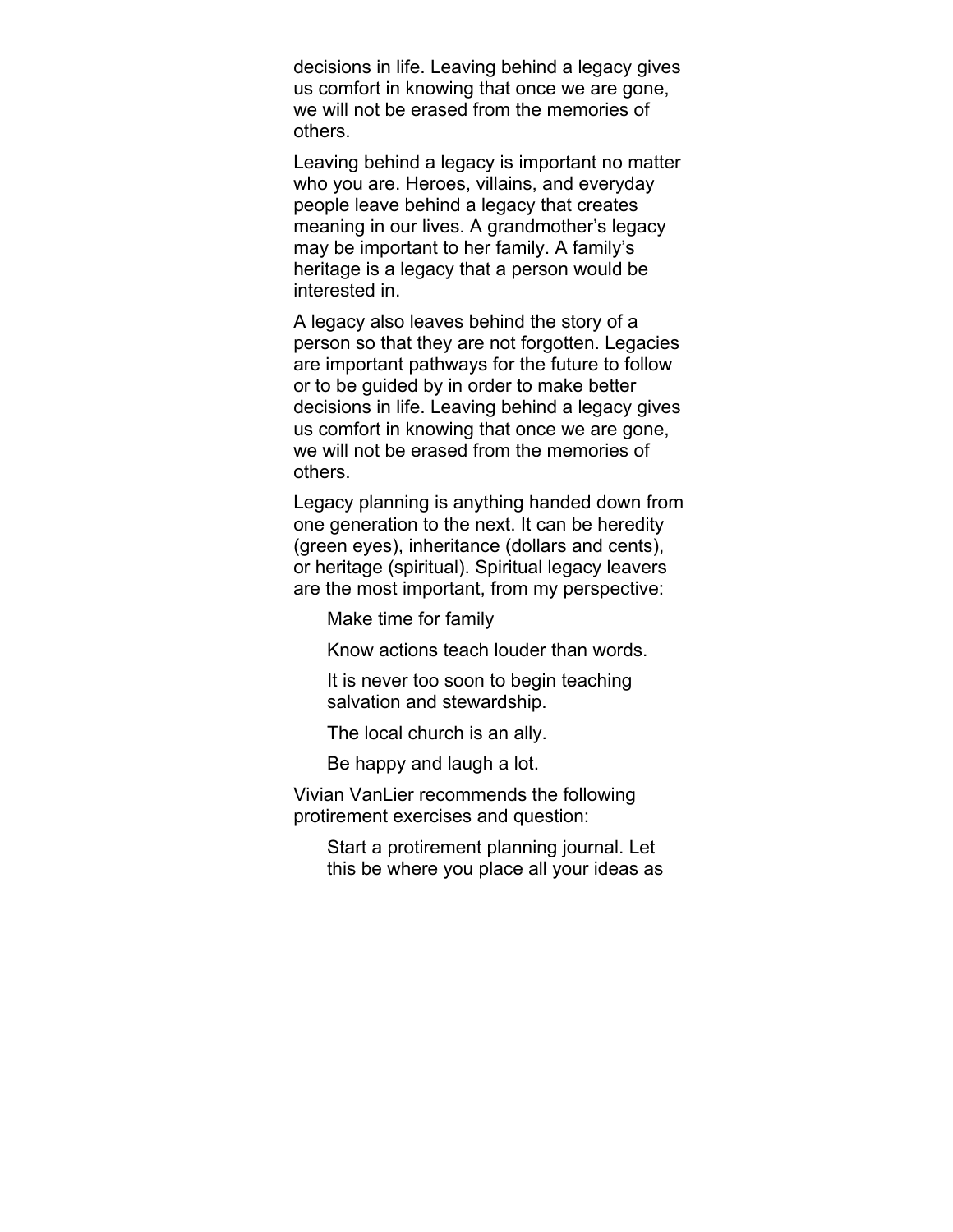they come to you about what you'd like to do "someday." Cut out pictures that represents your desired future and pastes them into the journal: pictures of places you'd like to travel to, of how you'd like your home and surroundings to look, of the work (whether paid or volunteer) you are doing. Are these pictures similar to your life today, or different? Allow yourself to dream. Don't edit!

Set aside an hour or two. Meditate, listen to music, do what works for you to get in a relaxed state. Now write in your journal about your life 10, 20, 30 years from now. Include details describing a typical day, week, and month. Where are you living? Who are your friends? What do you do for your health? What are your hobbies? What is your work, if you are working? Be imaginative and let your mind wander. Don't edit!

Pretend you've won the lottery and you never have to worry about money again. What would you do with your time? What interests would you pursue that you just haven't had time for? Don't edit!

Make a list of things you've ever enjoyed doing. Look back over your life and remember what it felt like just have a good time. Do you do those things now? Have you forgotten what your hobbies and interests are because you've just been too busy working and living life? Keep writing and add to the list as you remember joys from the past. What have you always wanted to do that you never had time for? Add those to the list. Don't edit!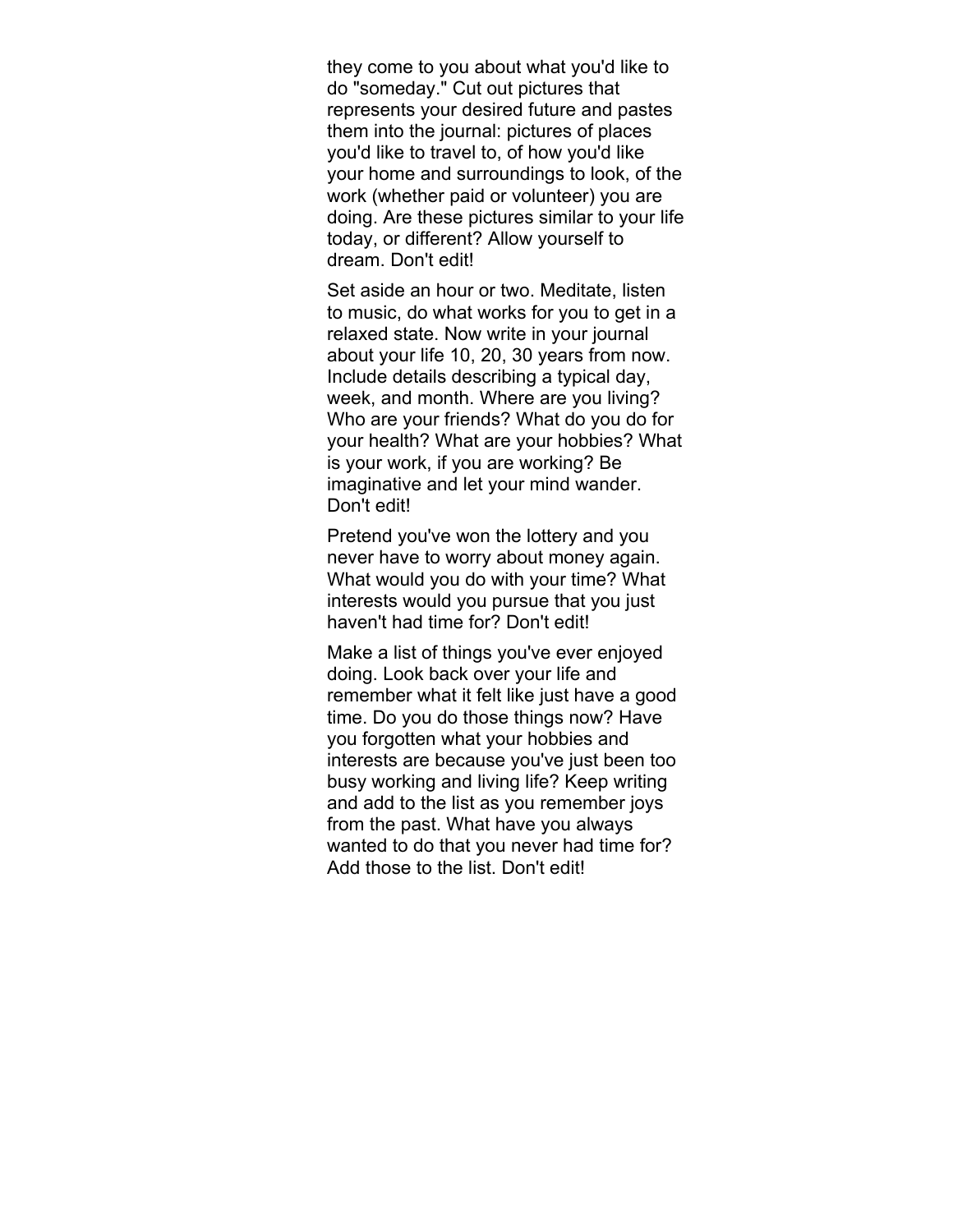How do you want to be remembered? Pretend you are a fly on the wall at your own funeral. What are people saying about you? Have you lived a life in synch with how you want to be remembered? What can you do in the future to become the person they are talking about?

*Remembering Your Story,* by Richard L. Morgan, is an excellent resource to help you write your story. Kindle Direct Publishing (ecopy) and Create Space (paper copy) are inexpensive ways to publish. I've used both sources to publish.

Legacy communications can take many forms: letters, stories, recordings, videos, paper weights, meaningful property, Bibles, storybooks, journals or memoirs.

No matter the legacy communication form should not be put off; just as your will. Both documents are extremely important to the wellbeing of your loved ones.

*Daily Legacy Living* focus is on religious health, financial health, mental health, physical health and social leadership principles.

Essential decisions for a successful life include:

Acceptance of Jesus Christ as your Savior

Higher education

Pre-marital Church sponsored marriage course

Selection of an opposite-sex spouse and taking three years to get to know one another before marriage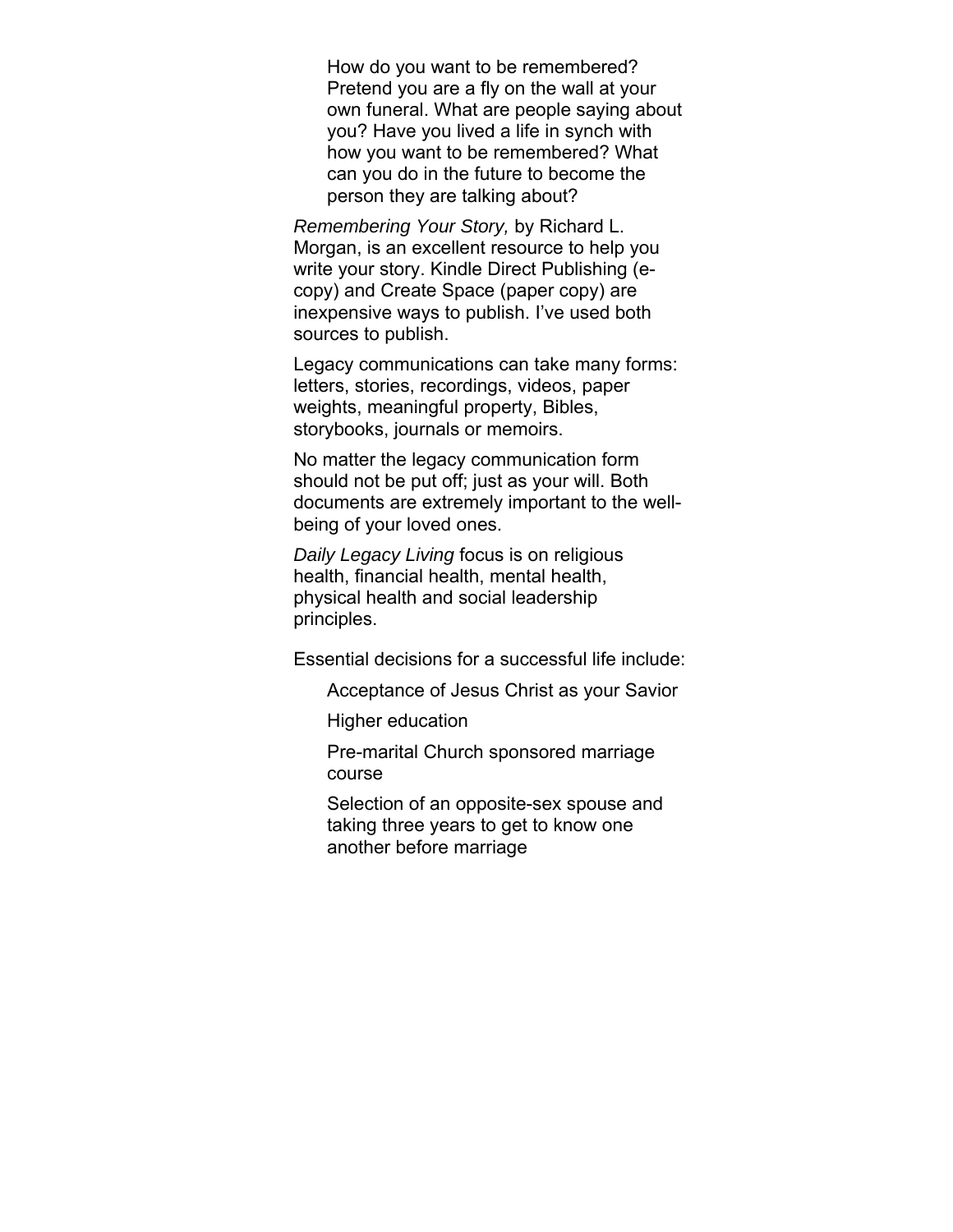Spousal pre-agreement on church attendance, a family budget, division of labor, number of children, discipline, chores ,allowance or not, school or work activities priority, and communication devices, car, college funding: child, parents, or shared, sizable purchases, particularly on houses and automobiles, future estate planning; expenditure for church contribution, savings, investments; and protirement

There are two ways of knowing about the subject. One is by knowledge gained through words, such as this book. This kind of knowledge is variously called before experience (a priori) knowledge or derivative (derived from words) knowledge or intellectual knowledge. The other kind of knowledge is gained through experience. This kind of knowledge is variously called after-experience (a posteriori) knowledge or firsthand knowledge or experiential knowledge.

The information presented is a combination of the Bible; personal experience and research; and others counsel and experience. The wisdom presented has not always been personally practiced. However, the more diligently practiced, the better the results. The counsel and experience of others includes Milton Crum, Pastor Bruce Goettsche, Cavin Harper, Richard L. Morgan, Dr. Tim Smith, and Jane Marie Thibault.

Under "Legacy Communication samples" both legacy letters and stories examples are included from Longevity Response-Ability (2013) and Basic Ministry for the Second Half of Life (2012).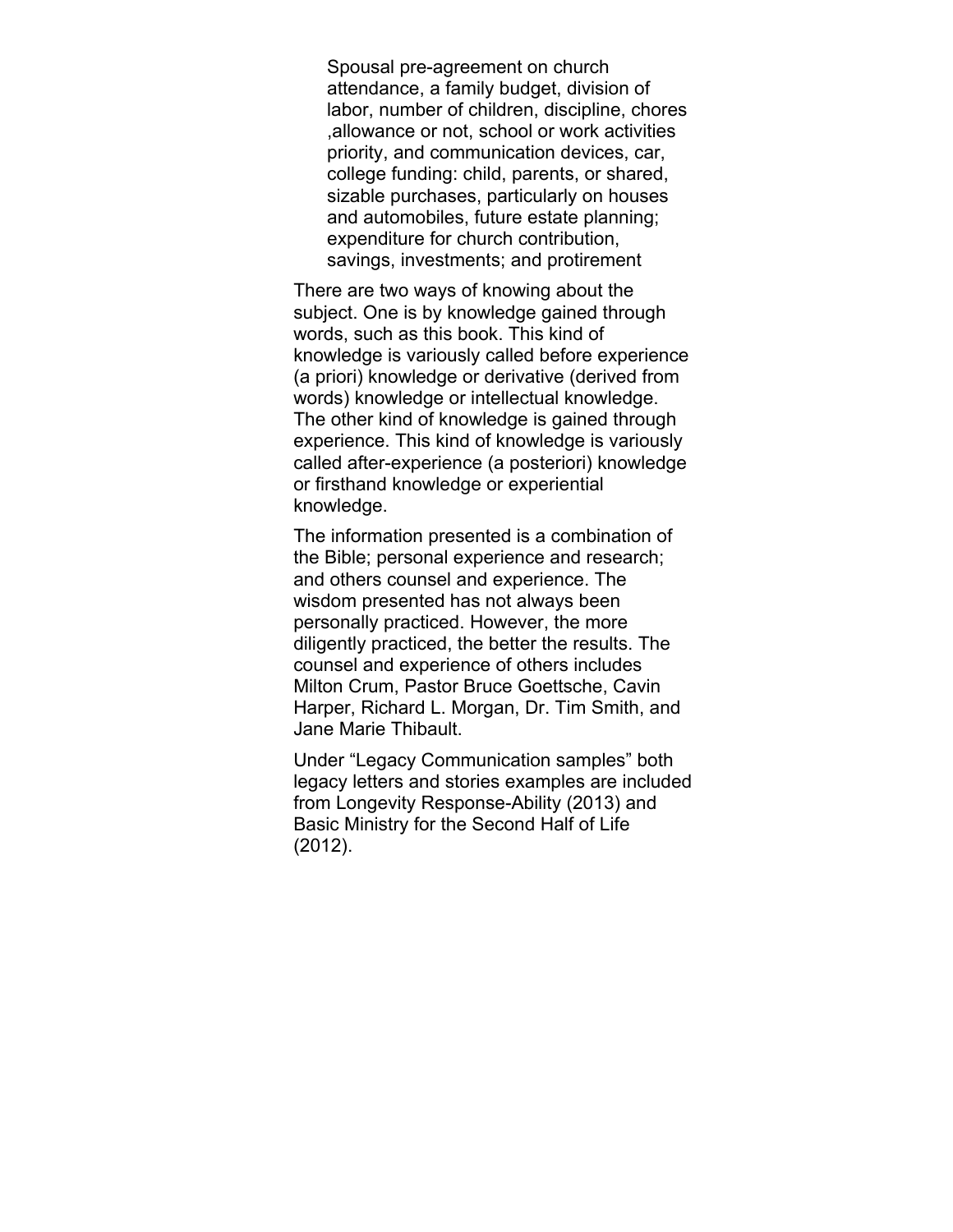

Take Away Points Religious Health

Complete your personal salvation

The ultimate answer to every question is Jesus Christ

The Lord has forgiven our sins, is working in us to make us like Him and has given us eternal life with Him

Financial Health

A budget requires both spouses approval

A home and auto are among the biggest budget decisions that you make in life. Take your time, think, and pray about them

Never spend more than you earn

Always pay taxes and give charitable gifts first, then live on what is left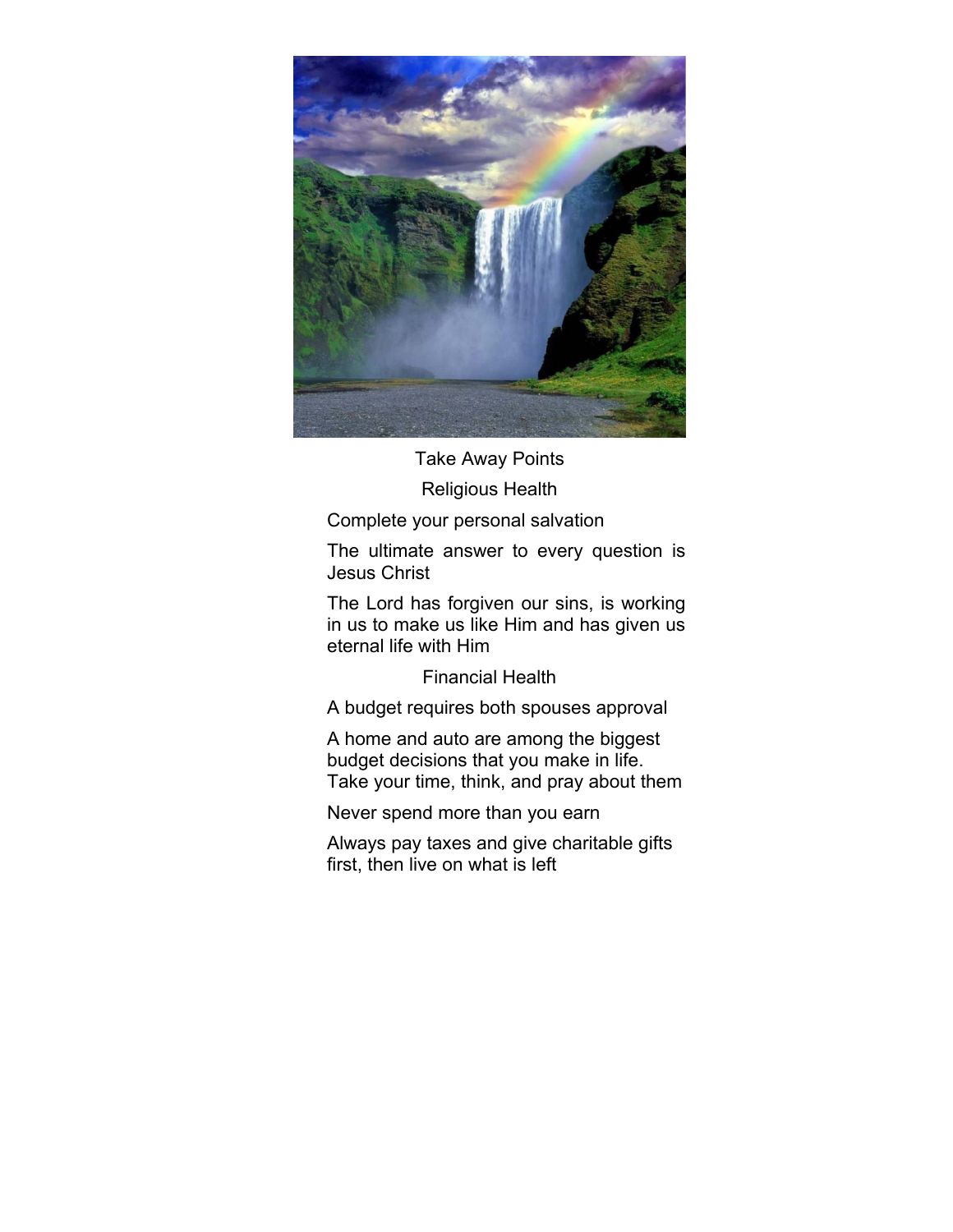Prepare and review regularly:

Will

Revocable trust (if needed)

Power of attorney for Health Care

Power of attorney for Property

Memorandum of Tangible Property

Funeral Instructions

Animal Care Instructions

Legacy Letters

Testimonial Letter

Executor Instruction Letter

Estate Document Locator

Have a family discussion meeting

Have a sentimental property meeting

The funeral should be a happy day. All the aches, pains, and concerns of this life are taken away. The old worn-out body is laid to rest. God and all the heavenly hosts are celebrating the arrival of your spirit

Mental Health

Maintain an attitude of gratitude

Pray constantly

Read and know the Bible

Worship each Sunday

Practice Stewardship

Serve (Minister)

Witness (Evangelize)

Fellowship (Identify with the body)